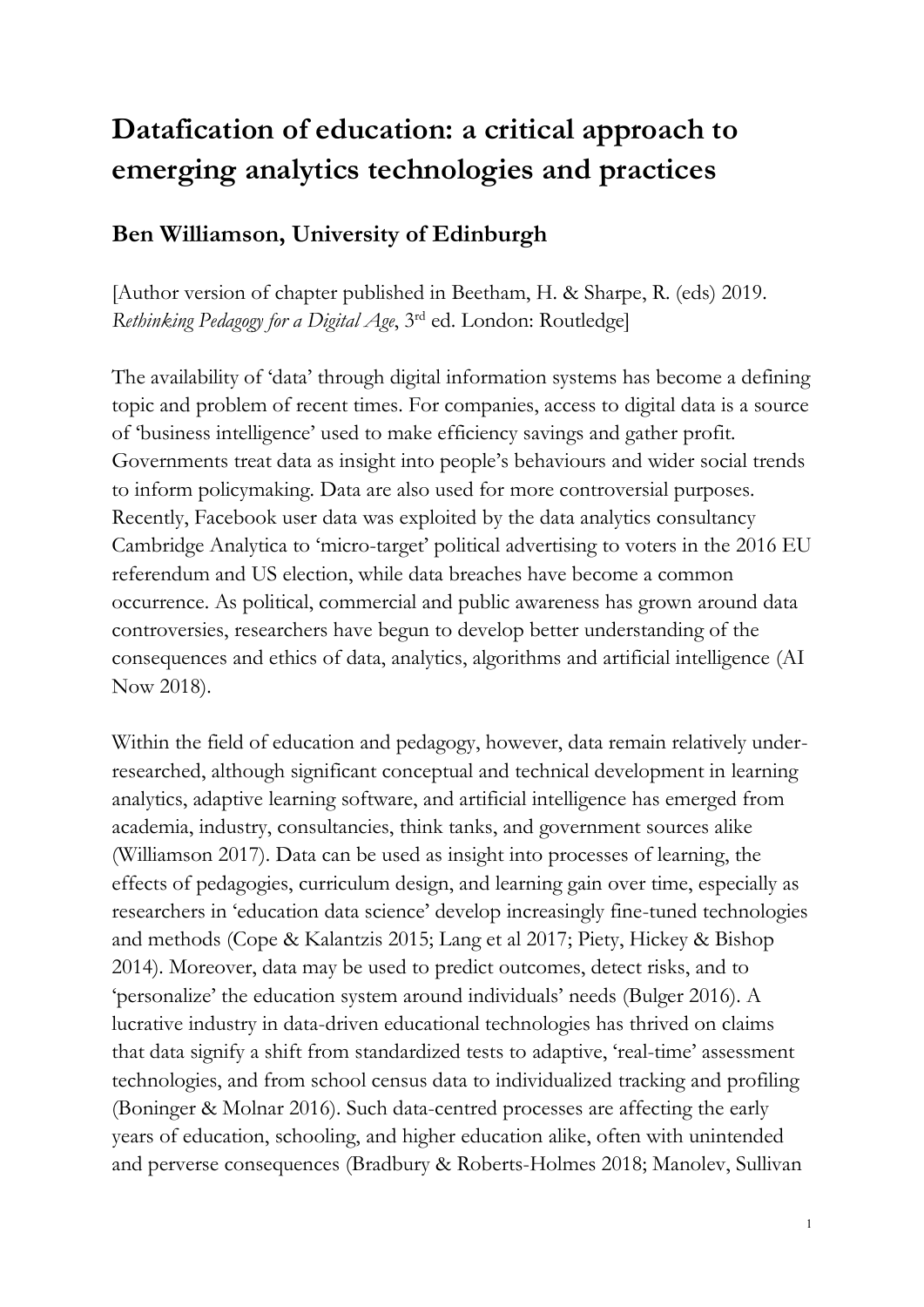& Slee 2018; Roberts-Mahoney, Means & Garrison 2016; Selwyn 2015; Williamson 2018).

This chapter offers a critical introduction to the 'datafication' of education to encourage better understanding and debate about data in relation to pedagogy and curriculum, in particular by drawing attention to the history, epistemology, social consequences, cultural contexts, politics and ethics of datafication. Datafication can be understood as ways of seeing, understanding and engaging with the world through digital data (Gray 2016). However, this definition of datafication glosses over a number of complexities. The rest of this chapter offers definitional clarity, applied to some particular issues and problems in education, to help us make better sense of the consequences of datafication in education, and therefore inform better decisions about learning, teaching, and curriculum design.

## **Data history**

Datafication has a long history, going back at least as far as efforts during the industrial revolution to capture statistical knowledge of the state, society and its population, and then to use that knowledge to come up with better institutions and practices of management and intervention (Ambrose 2016; Beer 2016). State power has long been tied to statistical practices such as archiving, census-taking, indexing, cataloguing, and record-keeping. By turning people into numbers in an increasingly statistical society, it became possible for governments, bureaucracies and public agencies to sort them into categories and population segments, to derive 'norms' and 'regularities' from the aggregated numbers and then evaluate and judge people against them. 'This is power through numerical knowledge of the people being governed, their properties, and the patterns of social life' (Beer 2016: 44), and allows individuals and social groups to be identified for intervention.

In terms of education, [Michel Foucault](https://monoskop.org/images/4/43/Foucault_Michel_Discipline_and_Punish_The_Birth_of_the_Prison_1977_1995.pdf) (1991: 147) powerfully articulated how schools and classrooms act as 'learning machines' deploying numbers and tabulations for 'supervising, heirarchizing, rewarding' as well as timetabling, grouping and controlling students. The development of school management systems at the end of the twentieth century created new kinds of digital learning machines for capturing, calculating and categorizing information about students. Writing at about the same time, though in the context of higher education, Jean-Francois Lyotard (1984: 4) noted that the 'miniaturization and commercialization of machines is already changing the way in which learning is acquired, classified, made available and exploited.' He anticipated any knowledge not translatable into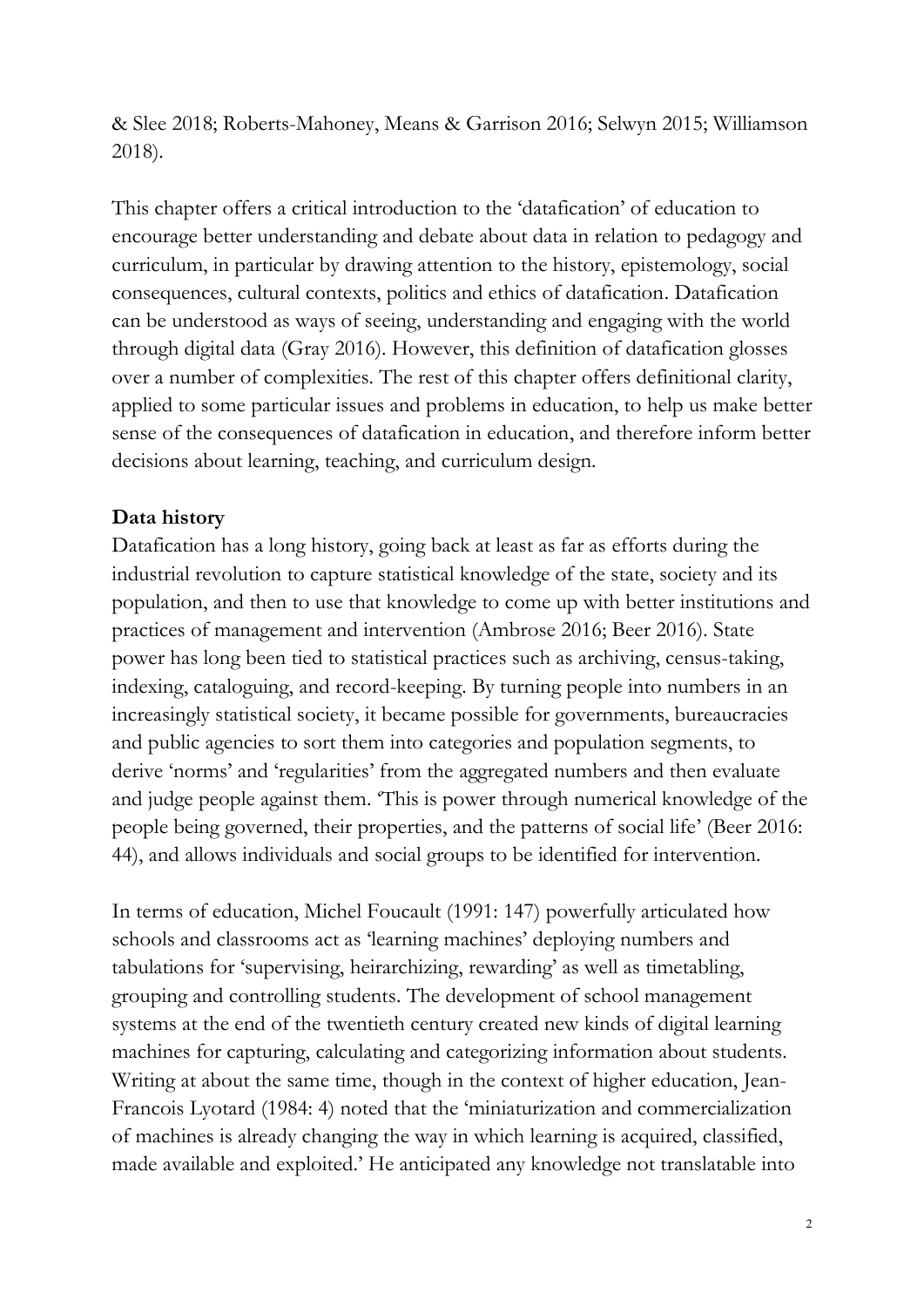'quantities of information' would eventually be abandoned, while only knowledge 'produced in order to be sold' and consumed would continue to hold 'value' (Lyotard 1984: 4). Lyotard presciently foresaw that digital information would become a highly valuable commodity for learning in increasingly computerized societies, as many commercial producers of online courses have since exploited. The datafication of education, then, is part of a series of historical developments in statistics, state power, quantification, computation, and valuation culminating with the expansion and intensification of digital information systems and 'big data'.

Although there are clear continuities from the past to the present, the current version of datafication through big data also represents a rupture with the past. Early historical developments in the datafication of education have already evolved into the global data-driven performance comparisons of international large scale assessments (LSAs) such the OECD's PISA tests (Sellar, Thompson & Rutkowski 2017). The assessment data that dominates LSAs is sampled, collected at long periodic intervals, and slow to analyze. New digital datafication technologies such as 'learning analytics,' by contrast, harvest data in real-time as students complete tasks, enable high-speed automated analysis and feedback or adaptivity, and can capture data from all participants rather than a sample (Lang et al 2017). They also allow individuals to be compared against each other and with aggregated norms calculated in massive datasets, rather than the broad-brush comparison of national systems enabled by LSAs. Nonetheless, with the emphasis on quantification, the construction of norms, and methods of comparison, big data techniques such as learning analytics importantly need to be understood as part of a long history of measurement in education (Gorur, Sellar & Steiner-Khamsi 2019). Just as LSAs have standardized schooling around the demands of the tests, the danger of using big data to drive curriculum design is that teaching and learning methods become confined to those that produce measurable outcomes such as credentialized achievements or metrics of individual progress.

#### **Technicalities of data**

In technical terms, datafication is a process of transforming diverse processes, qualities, actions and phenomena into forms that are machine-readable by digital technologies (Kitchin 2014). Datafication allows things, relationships, events, and processes to be examined for patterns and insights, often today using technical processes such as data analytics and machine learning. These data-analysing systems rely on complex algorithms to join up and make sense out of thousands or millions of individual data points. As a technical concept, big data has attained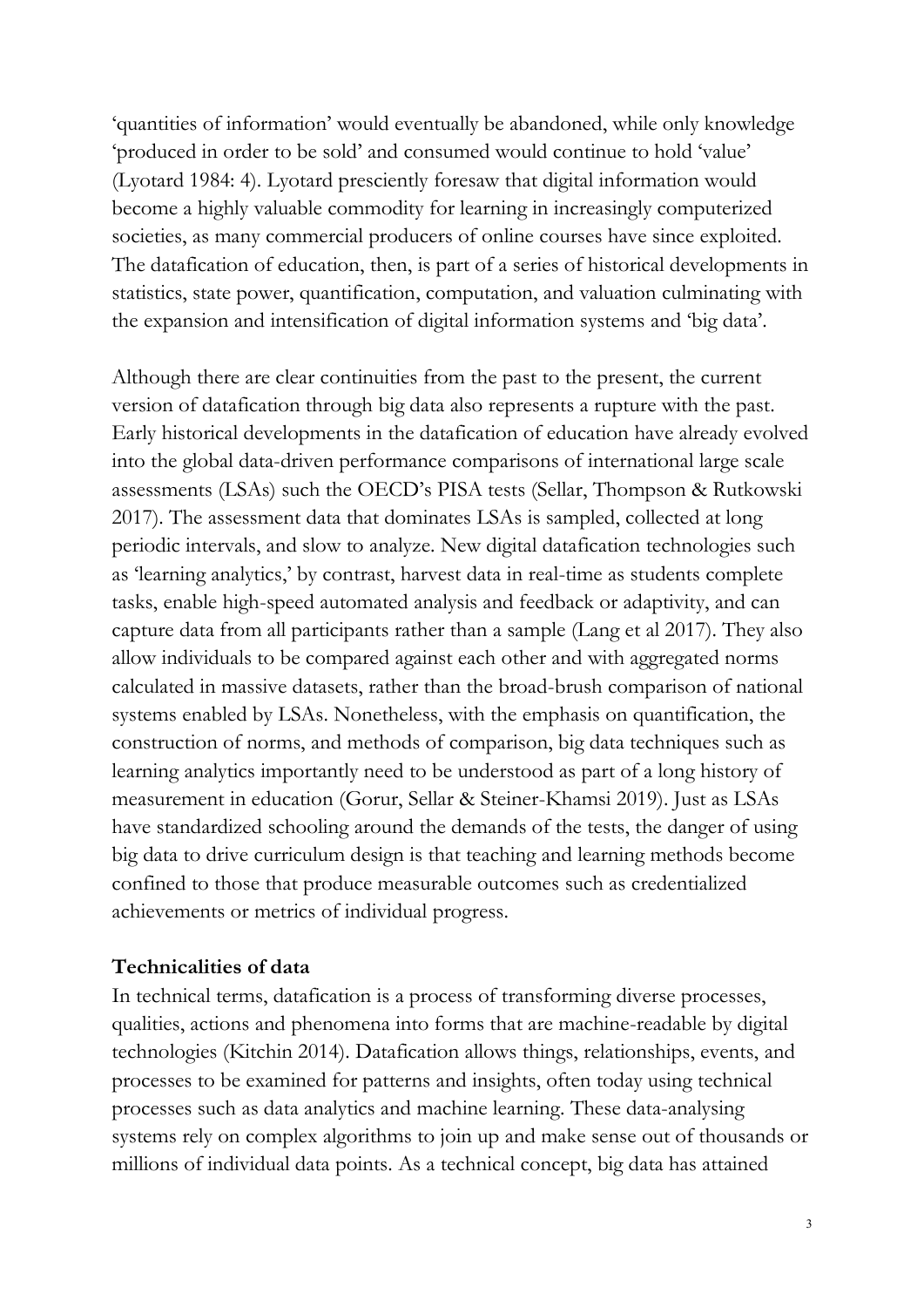popular currency in recent years, but not all digital data are big data. Rob Kitchin (2014: 28) has usefully contrasted big data with 'small data.' By small data he means collections of data that are sampled, slow to collect, and of relatively limited variety and volume. Even large-scale assessment data would fall into the category of small data by this definition. By contrast, big data is very large in volume, exhaustive in terms of its capture of whole populations rather than samples, is collected at speed and continuously, has very high variety, and enables very fine-grained identification. However, as Kitchin (2014) also notes, significant current efforts are underway to 'scale up' small data into larger datasets, making them reusable and linking them with other data to make them amenable to analysis. So when we talk of datafication we are usually talking about different kinds of data, although the contemporary promise is that scaled-up, linked or big data can be analyzed to generate intelligence and insight that was previously unavailable.

The technical and informational qualities of datafication in education are significant because they determine how students, teachers, schools, universities, and whole systems can be measured, inspected, evaluated, judged and so on (Anagnostopoulos et al 2013). The technicalities of an international large-scale computer assessment, for example, consist of software loaded on computer hardware in schools; network connections that allow the student responses to flow to a central repository; spreadsheets for tabulating the results as data; servers and storage facilities for holding the data; security and encryption services to keep it safe; analytic software for processing the results; visualization programs for communicating it, and so on. At each stage, the technicalities of datafication influence what data it is possible to collect and examine, and thus what results may be generated.

In UK higher education current efforts are being made to link data captured from institutions' learning management systems, electronic reading lists, and learning analytics platforms to other large-scale governmental and administrative datasets, largely through new infrastructural arrangements to make data interoperable across different platforms (Williamson 2018). Connecting individual-level learning data to other longitudinal data sources opens up new analytical and interpretive possibilities to isolate courses and institutions that contribute to boosting students' 'learning gain' or to later graduate outcomes, careers, and earnings. The potential here is to empower HE institutions and students with insights into the courses and providers that perform best in terms of measurable learning progress and preparing students for high-income graduate roles. Students can make choices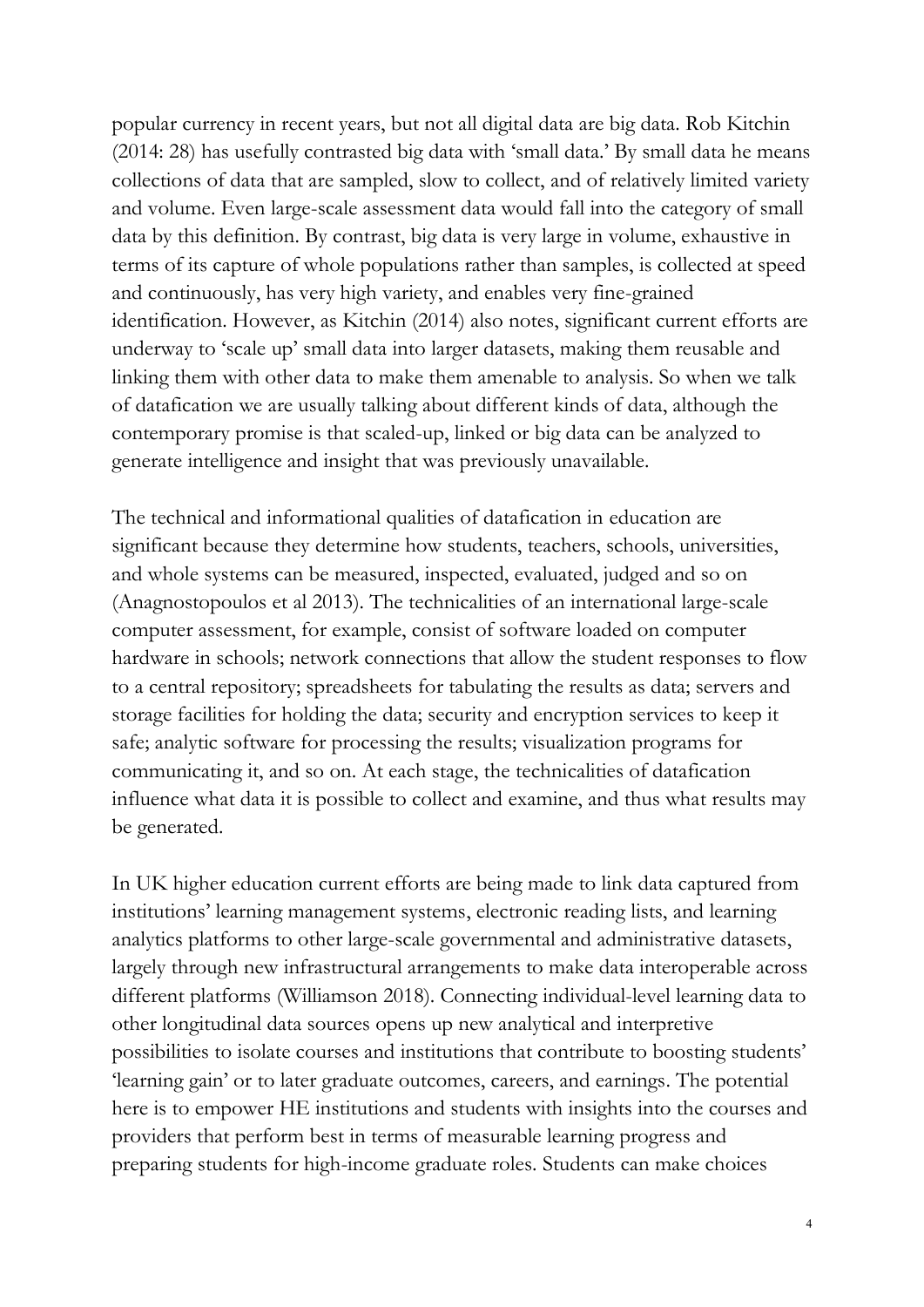based on such data, while providers can use the data to target under-performing areas of the curriculum for improvement, or to change the pedagogy to make it more engaging for students. Politically, it also, however, allows institutions and courses to be rated and ranked on metrics such as graduate earnings, thereby shifting the priorities of the sector to focus on career-readiness and the demands of labour markets. As such, the data infrastructure and technicalities of both big and linked data in HE are making possible analyses that are producing intelligence on university performance. The interoperable digital system is not merely technical, but a network of political technologies to shape how HE is perceived and practised.

### **Data epistemologies**

Thinking epistemologically about datafication concerns what we can *know* from data. Datafication rests on the assumption that patterns and relationships contained within datasets inherently produce meaningful, objective and insightful knowledge about complex phenomena (boyd & Crawford 2012). That is to say, the data captured in a computer *really* represent what is 'out there,' untouched by human interference and independent of the measuring process. From this epistemological standpoint, data are 'raw', impartial, detached, and can be taken at face value as reflecting the truth about the world (Gitelman & Jackson 2013). As Rob Kitchin (2014: 132) has argued, this empiricist epistemology assumes that through the 'application of agnostic data analytics the data can speak for themselves free of human bias or framing.' It has given rise to boosterist claims that ever-bigger datasets offer better, less biased, and more insightful knowledge than has ever been available before.

For critics, however, this empiricist epistemology is flawed because all data are always actively produced, framed, and sampled; data are not simply natural and essential elements that are abstracted from the world in neutral and objective ways to be accepted at face value (Gillespie 2014; Jurgenson 2014). Data may be big, but at the same time, often tend to erase complexities, context, meanings, and causal factors, so producing highly partial and incomplete renderings of reality (Lupton 2015). Different interpretations may also be possible from the same data. In one recent example, 29 teams of data scientists reached different conclusions from their analysis of the same dataset, suggesting that significant variation in the results of analyses of complex data may be difficult to avoid and that subjective analytic choices influence research results (Silberzahn et al 2018).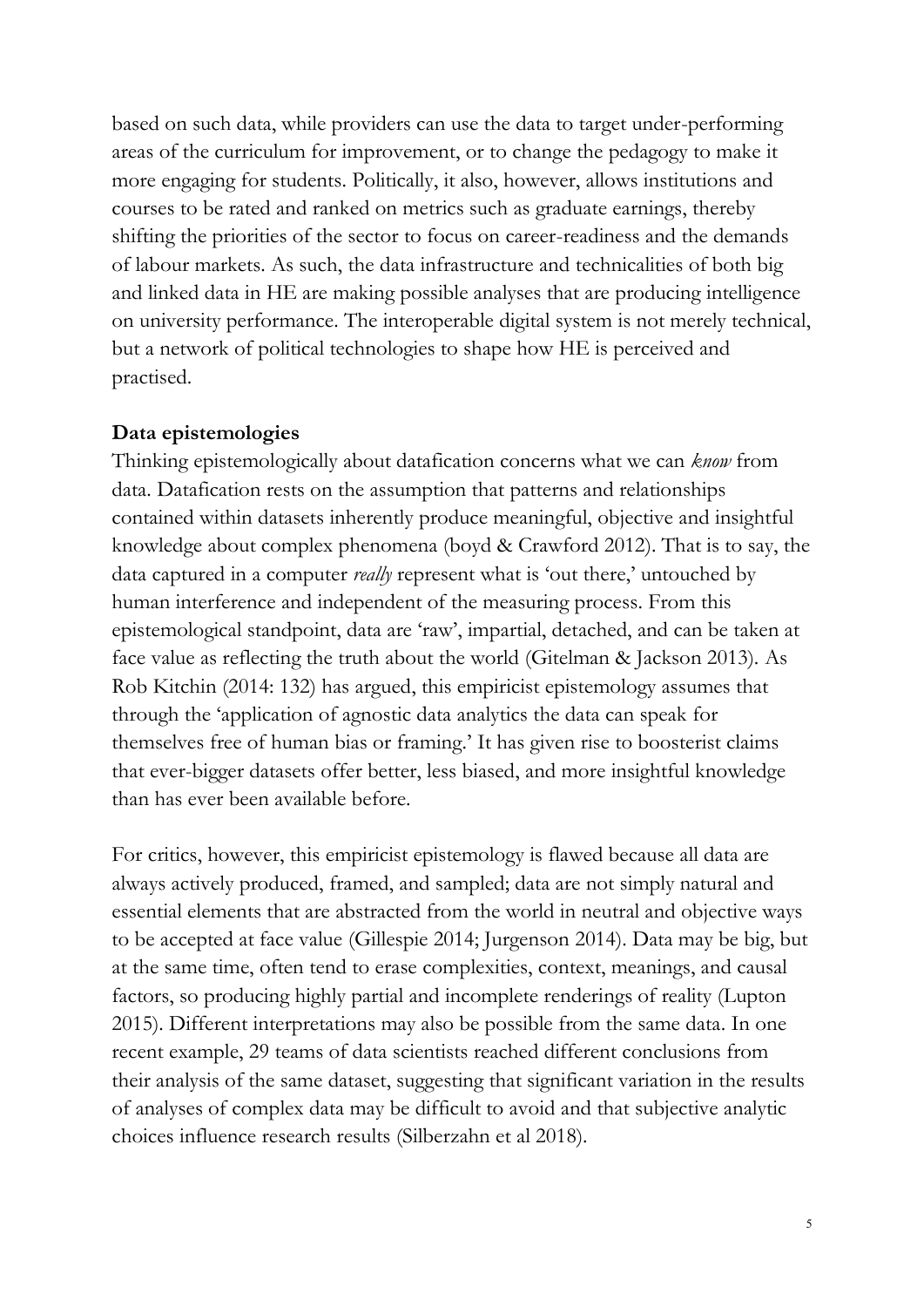Within education the empiricist epistemology can be found in the many commercial providers of data analytics services sold to schools and universities. The education company Pearson, for example, has produced several reports on the potential of digital data to reveal new generalizable truths about education, learning and assessment (DiCerbo & Behrens 2014; Hill & Barber 2014). Through vast data collection and analysis efforts, it is presumed, a clearer picture of the realities of learning—even at the scale of the measured individual student—will become available. Those data can then be employed to inform future interventions, to target teaching, and to personalize the learning experience, so changing the 'reality' of the student's experience based on quantitative interpretations.

As such, datafication is not just an epistemological matter, but ontologically significant because it has the potential to bring different version of reality into being (Ruppert 2012). To offer a simple example from the datafication of education, when a child enters a database, she is chopped up into data points, turned into bits, aggregated with other data, evaluated against norms and so on. Over time, as more data becomes available from the student's activity, it becomes possible to generate a data profile of her skills, progress, abilities, and knowledge often known as a 'student model'—which can be compared with regularities in massive datasets. Sometimes these profiles are called 'data doubles,' as if they represent a digital shadow version of the profiled individual. But, importantly, the data can always be called up and arranged differently—data doubles are really data multiples (Finn 2015). When one of these data multiples gets selected as the student model, it becomes a make-believe substitution which can then be used to inform how the teacher approaches that student, or how an algorithmically personalized learning program assigns her tasks. As such, the substitute profile built out of the data takes an active ontological role in shaping the 'real life' of the student—a process that could always have been done otherwise, with different real world results. The data play a part in 'making up' the student.

Of course, all curricula are addressed to an ideal student that they then call into being. The question here is how the software for data collection is configured to model the student—what categories are preset to sort the data—and how this affects the curriculum choices of the teacher. A learning analytics platform in a university, for example, might be preset to capture data that indicates whether students are developing the required 'graduate attributes'. Several recent data analytics platforms for schools are designed to capture data about students' 'noncognitive' social and emotional learning according to categories such as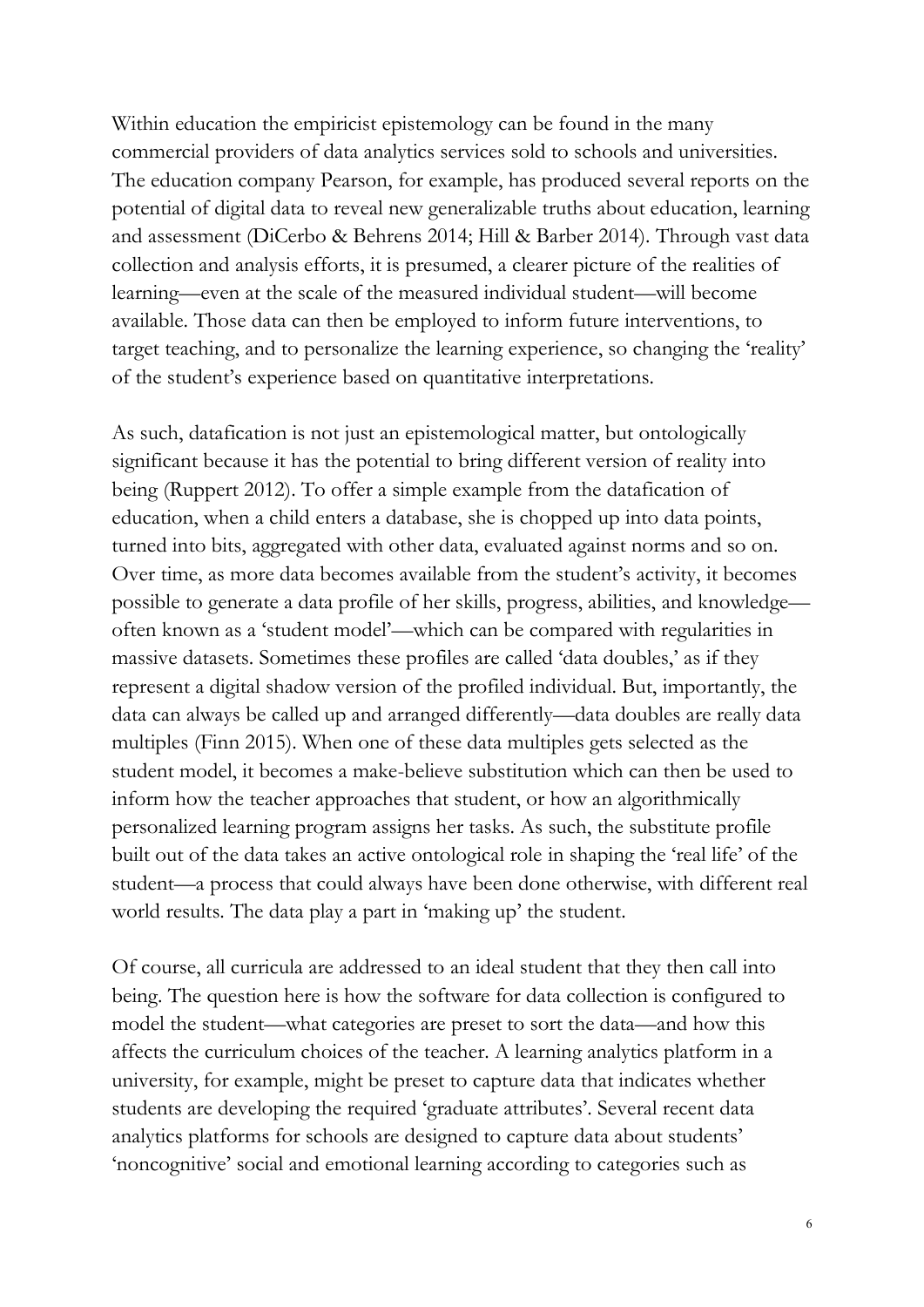'growth mindset' and 'grit', which therefore results in a student model defined in the psychological terms of psychometric classification. In both cases, the graduate with measurable attributes and the student with noncognitive skills is called into being by the categories programmed in the software, with teachers then required to adjust their curricula and pedagogies to ensure students experience growth and development in these categories.

#### **Social data**

As already indicated, data do not pre-exist the practices and technologies that bring them into being. As such, data are products of social practices. Datafication is accomplished by social actors, organizations, institutions and practices. In terms of actors, data scientists, data analysts, algorithm designers, analytics engineers and so on have become contemporary experts in the examination of data of all kinds (Gehl 2015). These people or experts are housed in businesses, governments, philanthropies, social media firms, financial institutions, which have their own objectives, business plans, projects and so on, and that frame how and why digital data are captured and processed (Housley 2015). In this sense, datafication can be defined socially because it is always socially situated in specific settings and framed by socially-located viewpoints, despite its advocates' claims to quantitative objectivity and impartiality.

In education, new 'education data scientists' and learning analytics practitioners, engineers and vendors of personalized learning platforms, even entrepreneurs of artificial intelligence in education, are all now bringing their own particular forms of expertise to the examination and understanding of learning processes, teaching practices, schools, universities and educational systems (Cope & Kalantzis 2015; Lang et al 2017; Piety, Bishop & Hickey 2014). Many are supported by funding streams from venture capital firms, philanthropic donations from wealthy technology entrepreneurs, and impact investment programs, which all direct financial resources to the datafication of education and thus shape what objectives and priorities are pursued (Williamson 2017). Commercial companies have become especially significant social actors in education technology and datafication development. Mark Zuckerberg of Facebook, for example, is a generous donor to personalized learning projects and programs through his Chan-Zuckerberg Initiative, recently partnering with the Bill and Melinda Gates Foundation to support new scientific approaches to the psychological and neuroscientific measurement of complex learning processes. These powerful social actors are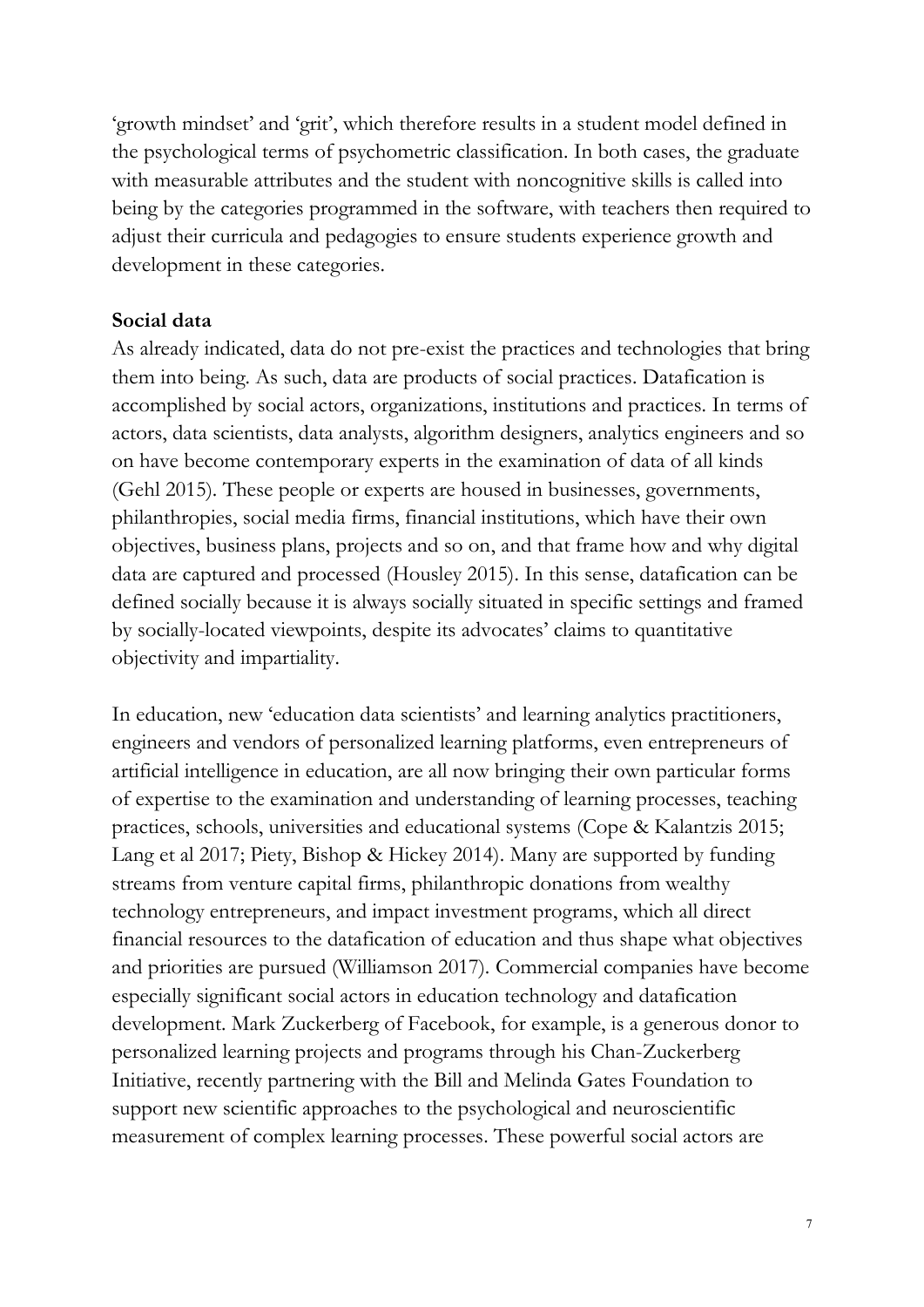ultimately seeking to remake public education in ways that reflect the worldviews, technical capacities and business objectives of the Silicon Valley technology sector.

Data also bear effects on teachers as social actors in schools, colleges and universities. With the rise of LSAs, teaching has already become increasingly standardized, with teachers expected to both teach to the tests and to undertake extensive data collection exercises on their own students. New classroom apps such as ClassDojo are extending these data collection efforts into the pedagogic routine of the classroom itself, as teachers are required to input information about students' behaviours according to the categories programmed into the device. With learning analytics and other big data technologies, the machines can be understood to be augmenting the teacher's role, not just by aiding with data collection but by processing those data and making decisions based on algorithmic calculations on the behalf of the teacher. The algorithm becomes a social actor in the classroom, but also changes the social role of the teacher by changing teaching practice into a set of human-machine hybrid tasks where some decisions are made automatically based on calculations from the available data. The subjective human teacher, arguably, becomes partly 'robotized' by deferring to the objective calculations performed by the machine rather than referring to personal professional judgment, experience, and expertise. This means the teacher is socialized to perform professional responsibilities in new ways to support the demands of constant data collection and computational processing.

Moreover, datafication needs to be defined socially because much data is captured from the social world—people, institutions, behaviours and the full range of societal phenomena are the stuff of data. As Geoffrey Bowker (2013: 170) has memorably put it, 'if you are not data, you don't exist'! People are data; societies are the data. Even more consequentially, these social data can be used to reshape social behaviours. Bowker (2013: 168) adds that as data about people are stored in thousands of virtual locations, reworked and processed by algorithms, their 'possibilities for action are being shaped'. Within education institutions, students' identities as individuals and as members of the university are constructed through their access to specific systems—registration, access to the VLE, library catalogue, digital reading list engagement, valued academic content, assessment systems, plagiarism detection software, student records, and learning analytics traces. Understood in this way, technical systems can be understood to bring students into existence as data, which can then be used to infer what student can and cannot do, and what interventions should be taken as a consequence of those calculations.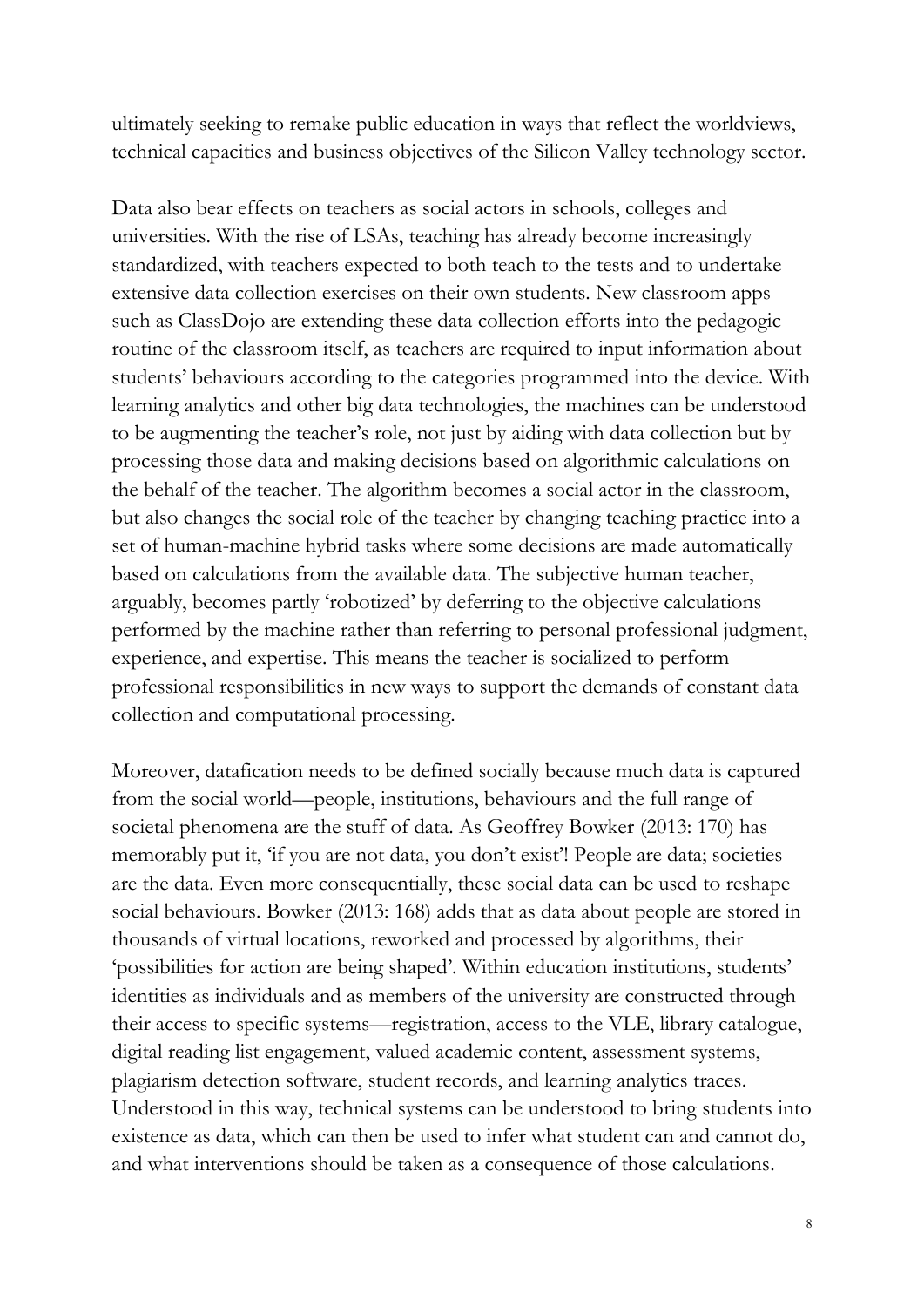They also socialize students to expect—and find it normal—to be constantly subject to surveillance and monitoring.

#### **Data power**

The new actors undertaking datafication are invested with a certain form of data power. Expert authority, as William Davies (2017) argues, increasingly resides with those who can work with complex data systems to generate analyses, and then narrate the results to the public, the media and policymakers. This is why governments are increasingly interested in capturing the digital traces and datastreams of citizens' activities. Governments are eager to learn from the successes of online platforms and pursuing new models of 'government as collective intelligence' (Mulgan 2016). By knowing much more about what people do, how they behave, how they respond to events or to policies, it becomes possible to generate predictions and forecasts about best possible courses of action, and then to intervene to either pre-empt how people behave or prompt them to behave in a certain way. Evelyn Ruppert et al (2017) have termed this 'data politics', noting that power over data no longer only belongs to bureaucracies of state, but to a constellation of new actors in different sectoral positions companies, think tanks, consultancies, international organizations, data labs and so on. As such, earlier forms of state power performed through statistics are evolving in the era of big data as other non-state agencies take responsibility for data collection and analysis.

Something of an arms race is underway by those organizations that want to attain data power in education. Education businesses, venture capital firms and philanthropies are putting large financial, material and human resources into technologies of datafication, and are seeking both to make it commercially profitable and also attractive to policymakers as a source of intelligence into learning processes. Having 'ownership' over educational big data is potentially valuable as a way of building new technologies and gaining political traction. Dorothea Anagnostopoulos et al (2013) have written about the 'informatic power' possessed by the organizations and technologies involved in processing test-based data. But some of that power is now being assumed by those actors, organizations and analytics technologies that process digital learning data and turn it into actionable intelligence and adaptive, personalized prescriptions for pedagogic intervention. Organizations such as the Chan-Zuckerberg Initiative and the Gates Foundation are amongst the most powerful in contemporary data-driven education, partly through creating strategic partnerships with key policy influencers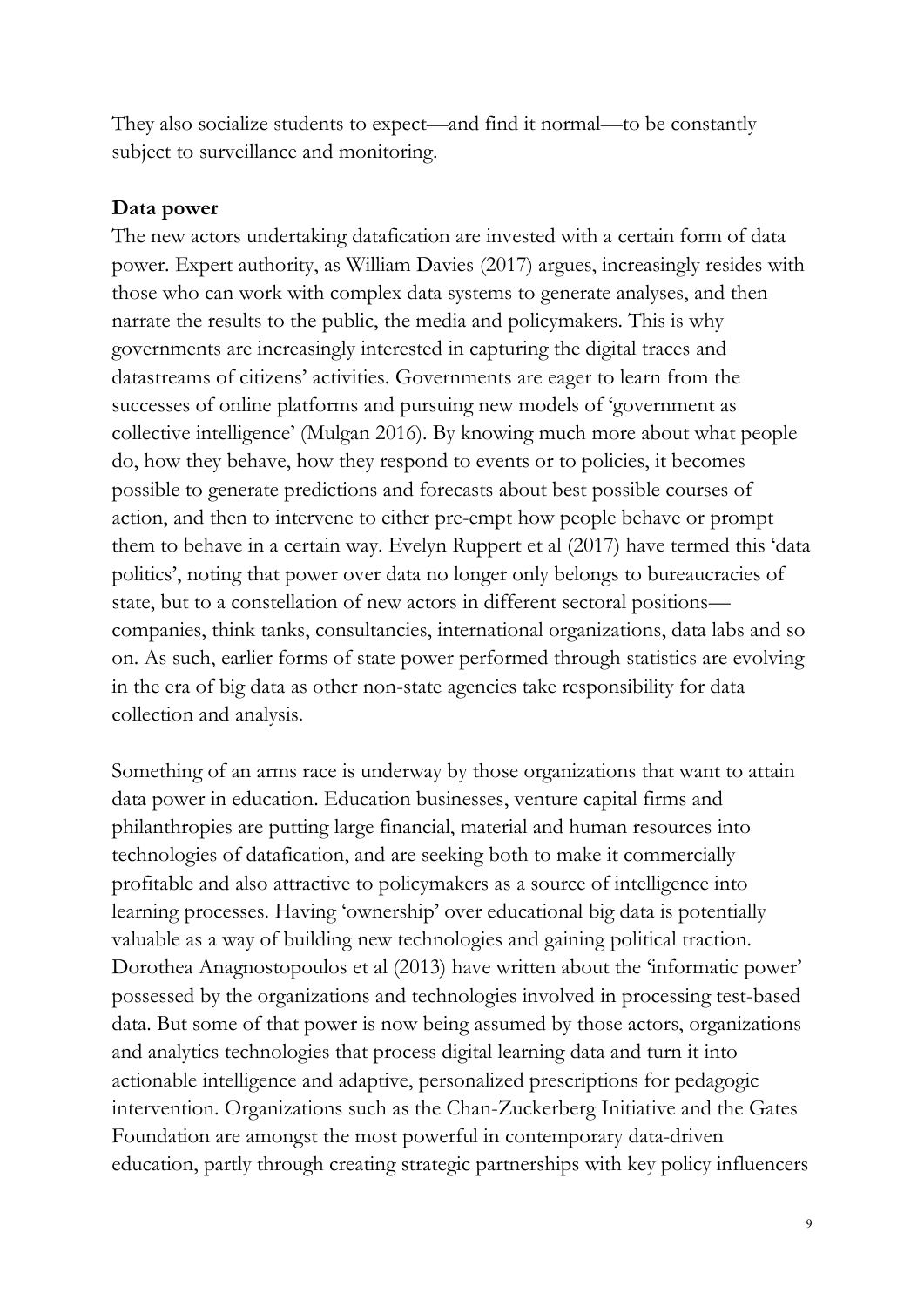and partly by creating generous funding programs. The Chan-Zuckerberg Initiative, for example, recruited the former Deputy Secretary of the US Department of Education to head its education division, and has quickly become a multi-billion dollar funder of new education programs that align with its mission.

Governmental authority does not, of course, automatically confer trust on the findings generated from data. The UK's Department for Education has been repeatedly reprimanded by official statistics authorities for misusing its own datasets, notably for putting political spin and 'messaging' well ahead of the statistical evidence produced by its own in-house experts (Shah 2018). As Davies (2017) has noted, although statistical and analytical expertise is commonly regarded as a source of governmental authority, the power to narrate the data to make it into meaningful messages for the public and the media can often lead to misleading uses of numbers. Moreover, for Davies (2017), expert power in the era of datafication does not reside purely in human actors and social organizations; instead, data power is distributed between machines that can detect patterns in massive datasets and humans with the talent to narrate those patterns and produce conviction in others that the data are meaningful and truthful. The objectivity of the data and the algorithms invest authority in their human mediators—although the Department for Education example signals how misleading messaging can also undermine trust in the numbers.

As an example of how human subjective judgment is displaced by algorithmic objectivity, the Behavioural Insights Team recently ran an experimental program using 'school evaluating algorithms' as part of school inspection processes normally undertaken by human inspectors from Ofsted, the agency for standards in UK schools (Sanders et al 2017). Both the BIT and Ofsted are semigovernmental agencies. The aim of the trial, however, was not to replace the embodied human inspector, but to augment the inspection process by allowing the algorithm to identify problems in school data that could then help shape the approach taken by the human inspector. Teachers have for years voiced concern about the judgment of school inspectors and the effects on how they think about pedagogy and curriculum; now they must also adjust to the measures of the school-evaluating algorithm. As these examples indicate, data power in education is being distributed across commercial, philanthropic and non-governmental organizations that possess the objective analytical technologies and the human resources required to undertake complex data analyses and communicate their meanings.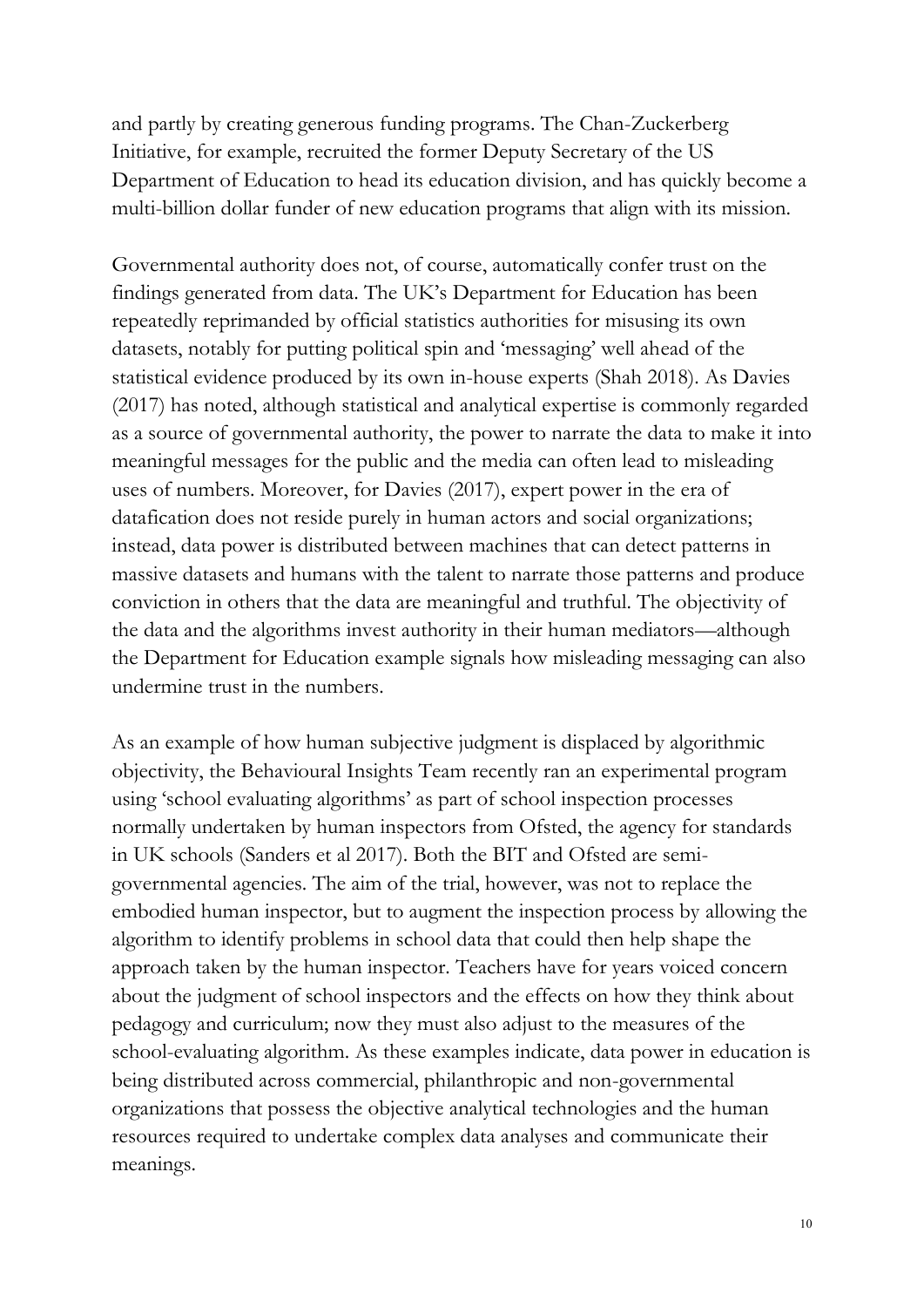## **Cultural data**

Datafication is a cultural phenomenon and a concept that has attained a privileged position in the view of the public, businesses, governments and the media (Beer 2016). Increasingly, it seems, data and algorithms are invested with promises of objectivity and impartiality, at a time when human experts are not necessarily to be trusted because they are too clouded by subjective opinion, bias and partiality. Across the ed-tech sector, the apparent objectivity of data has been culturally adopted and accepted, based on the assumption that teachers are too subjectively biased and are unable to adequately keep track of all students' progress. This speaks to a cultural narrative framing datafication in terms of mechanical objectivity, certainty, impartiality, and framing human subjective judgment in terms of standpoint bias (Williamson & Piattoeva 2018).

The cultural acceptance or otherwise of datafication is of course contextspecific. In some European countries such as Germany the cultural narrative of datafication and algorithms is more contested, and legally and politically influenced, due to greater cultural sensitivity around data privacy and protection. The 2018 General Data Protection Regulation (GDPR) in Europe is likely to exert significant effects on the ways that data are used in the EU, and open up distinctive differences in processes of datafication with other geopolitical spaces. It will influence how datafication in general and datafication of education in particular becomes culturally embedded (or not) in different geographical, political and social locations. The structure and organization of national education systems is also likely to impact on the ways data are collected and used. Artificial intelligence and facial recognition technologies for use in education are at an advanced state of development and implementation in China, for instance, reflecting both national economic imperatives around ed-tech innovation and low political priorities around personal privacy alike.

The rise of an ed-tech industry in China challenges the Anglophone dominance of the US and UK in datafication to date. The lobbying group EdtechUK, for example, has worked hard to make the UK into a world-leading centre of education technology development, while Silicon Valley already has an established innovation culture and infrastructure of edu-hackathons, accelerator programs and funding streams to incentivize ed-tech businesses and startups. The Anglophone culture of technology innovation, however, produces particular approaches to education, learning and pedagogy that may not be culturally appropriate in other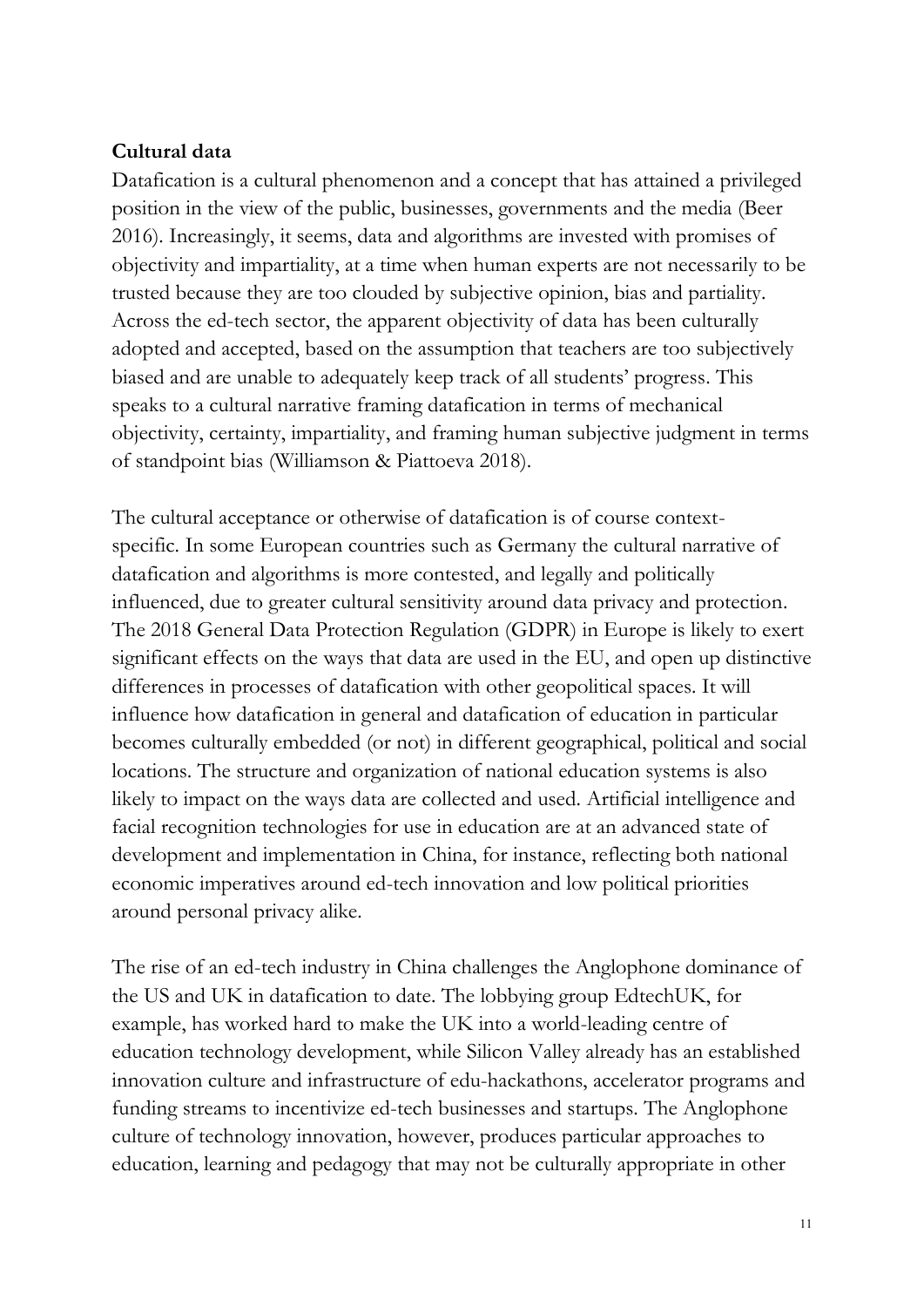contexts and settings, especially in the Global South (Slade & Prinsloo 2013). Recently, a new report on 'Learning Analytics for the Global South' considered 'how the collection, analysis, and use of data about learners and their contexts have the potential to broaden access to quality education and improve the efficiency of educational processes and systems in developing countries around the world' (Lim & Tinio 2018). The papers in the report suggest that datafication of education is becoming increasingly culturally sensitive.

At the same time, however, global organizations such as UNESCO, OECD and Global Partnerships for Education are seeking to produce new statistical measures to capture basic educational data from developing countries, ultimately casting a grid of standardized metrics over international development contexts and glossing over cultural diversity in the efforts to globalize educational measurement and comparison (Verger, Novelli & Altinyelken 2018) As such, the enactment and effects of datafication on educational policy and pedagogy need to be understood as embedded in cultural context, whilst also acknowledging that many approaches to datafication may be decontextualized, universalistic, and privileging of technocratic Westernized ideals. Ambitious Chinese expansion, though, suggests new culturally-located expressions of datafication are emerging to challenge Anglophone dominance.

#### **Data legalities & ethics**

Finally, there are legal, ethical and regulatory mechanisms shaping datafication. Europe is much more privacy-focused than the US or China, for example, as the EU GDPR shows. How datafication plays out—what datafication *is*—is itself shaped by law, ethics and politics. Even without GDPR in the US, specific federal acts such as COPPA and FERPA exist to protect children's privacy, and organizations like the Internet Keep Safe Coalition enforce them (Zeide 2016). Other organizations such as the Future of Privacy Forum exist to produce 'policy guidance and scholarship about finding the balance between protecting student privacy and allowing for the important use of data and technology in education'.

Education policy also shapes the legal environment in which datafication can occur. The US 2015 Every Student Succeeds Act (ESSA) has made it possible for states and schools to apply for additional funding for personalized learning technologies. The new federal act performs the double task of stimulating market growth in adaptive personalized learning software and incentivizing schools to invest in such technologies in the absence (or at least shortage) of public funding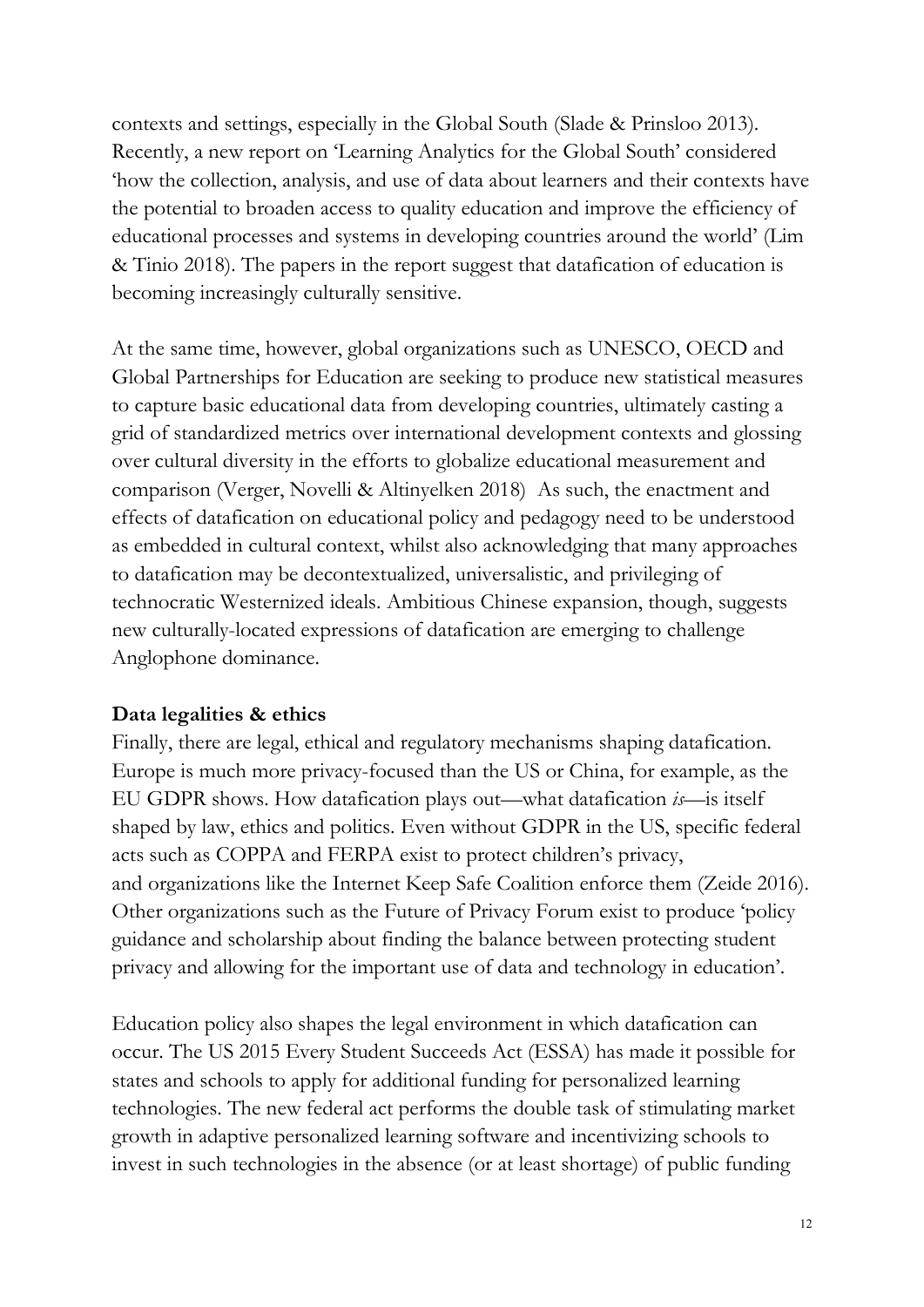for state schooling. As such, ESSA makes datafication of public education possible at huge scale, and even financially incentivizes schools to invest in data platforms. In higher education in the UK, meanwhile, governmental changes in the scope and scale of data collection about students mean that new markets are opening for commercial providers of 'data services solutions' (Komljenovic 2018).

Of course, the ethical issues of datafication of education are considerable. School cybersecurity incidents are already a routine occurrence in the US. Major ed-tech companies including EdModo and Chegg have experienced huge data breaches through hacking attacks. Education companies including Blackboard and Pearson have been the subject of fierce backlash after appearing to use student data for secondary purposes without notice or consent. As GDPR compliance became a legal requirement in 2018, US education companies with EU users were forced to rework their privacy policies and data sharing agreements with third party service providers. Nonetheless, considerable unresolved concerns remain about the adequacy of contemporary student privacy and data protection policies and frameworks in relation to the rise of educational datafication (Ziede 2016).

#### **Conclusion**

This chapter has offered a series of defining aspects of datafication and raised issues and challenges regarding education, pedagogy, and curriculum design. Its purpose was to open up educational data to debate and further scrutiny, as the uses of data in education are likely to intensify and escalate over coming years. None of this is to discount the possibility of meaningful uses of data to inform pedagogy and curriculum. Nor is it to treat datafication as inevitable and deterministic. Research fields such as learning analytics and education data science are continuing to develop and refine their approaches, including close attention to a range of ethical issues. The critical social scientific issues outlined in this chapter, however, point to the enduring need for alternative perspectives that are attentive to the history, technicalities, epistemology, social consequences, cultural contingency, and politics of datafication in education. Without such perspectives, educational understanding of datafication would remain limited to its practical role in teaching and neglect its wider social, cultural, economic, and political significance.

#### **References**

AI Now. 2018. *AI Now Report 2018*. New York: AI Now Institute.

Ambrose, M. 2015. Lessons from the avalanche of numbers: big data in historical perspective. *I/S: A Journal of Law and Policy for the Information Society* 11, no. 2: 201-277.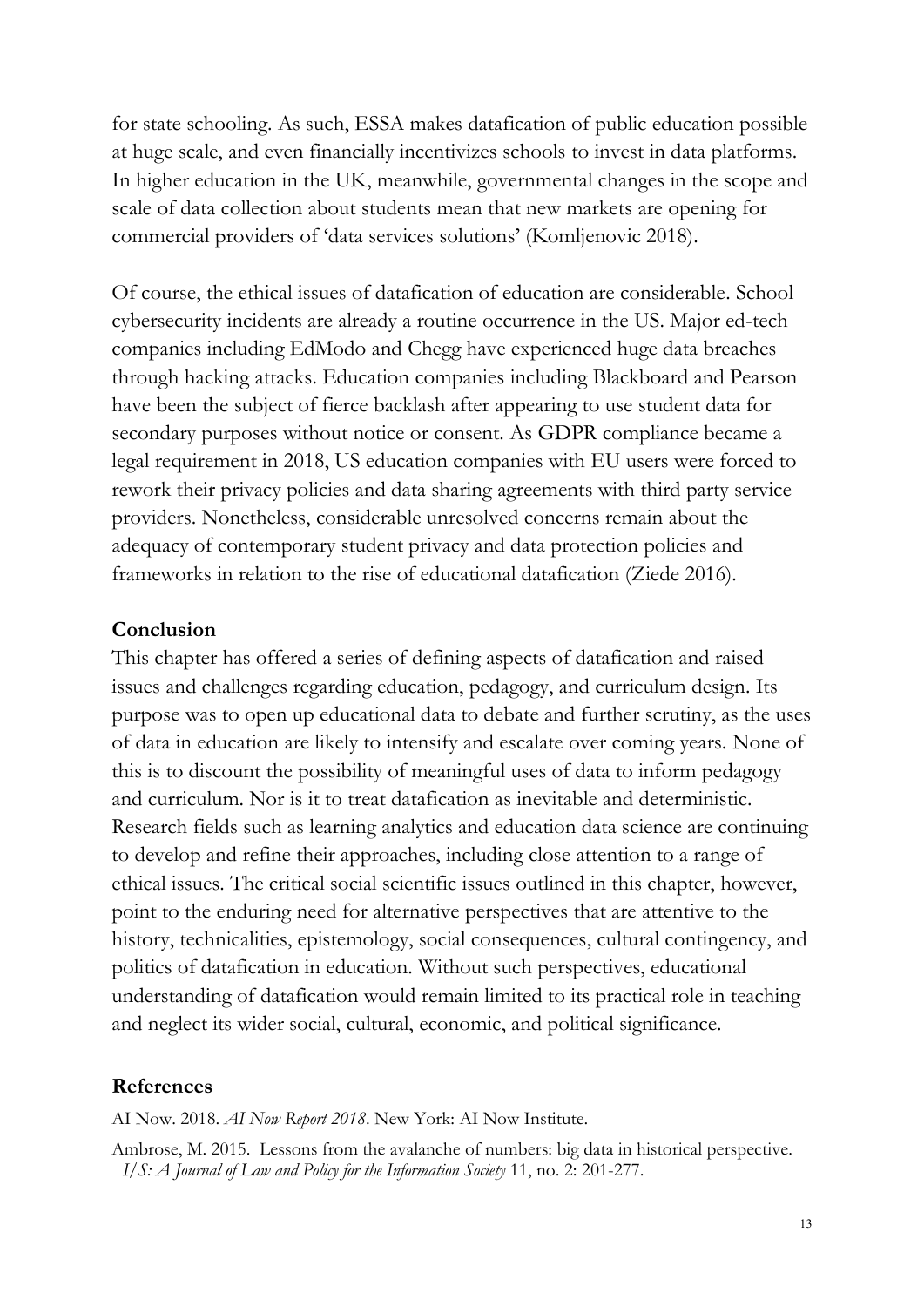- Anagnostopoulos, D., Rutledge, S.A. & Jacobsen, R. (eds). 2013. *The Infrastructure of Accountability: Data use and the transformation of American education*. Cambridge, MA: Harvard Education Press.
- Beer, D. 2016. *Metric Power*. London: Palgrave Macmillan
- Boninger, F. & Molnar, A. 2016. *Learning to be Watched: Surveillance Culture at School.* Boulder, CO: National Education Policy Center.
- Bowker, G.C. 2013. Data flakes: an afterword to *'Raw Data' is an Oxymoron*. In Gitelman, L. (ed.) *'Raw Data' is an Oxymoron*: 167-172. London: MIT Press
- boyd, d. & Crawford, K. 2013. Critical questions for big data: Provocations for a cultural, technological, and scholarly phenomenon. *Information, Communication & Society* 15, no. 5: 662-679.
- Bradbury, A. & Roberts-Holmes, G. 2018. *The Datafication of Primary and Early Years Education: Playing with numbers*. London: Routledge.
- Bulger, M. 2016. Personalized learning: the conversations we're not having. *Data and Society*, 22 July 2016: [https://www.datasociety.net/pubs/ecl/PersonalizedLearning\\_primer\\_2016.pdf](https://www.datasociety.net/pubs/ecl/PersonalizedLearning_primer_2016.pdf)
- Cope, B. & Kalantzis, M. 2015. Interpreting Evidence-of-Learning: Educational research in the era of big data. *Open Review of Educational Research* 2, no. 1: 218-239.
- Davies, W. 2017. Elite Power under Advanced Neoliberalism. *Theory, Culture & Society*: <http://dx.doi.org/10.1177/0263276417715072>
- DiCerbo. K. E. & Behrens, J. T. 2014. *Impacts of the Digital Ocean*. Austin, TX: Pearson.
- Finn, M. 2016. Atmospheres of progress in a data-based school. *Cultural Geographies* 23, no. 1: 29–49.
- Foucault, M. 1991. *Discipline and Punish: The Birth of the Prison*. Trans. A. Sheridan. Harmondsworth: Penguin.
- Gehl, R. 2015. Sharing, knowledge management and big data: A partial genealogy of the data scientist. *European Journal of Cultural Studies* 18, no. 4-5: 413-428.
- Gillespie, T. 2014. The Relevance of Algorithms. In Gillespie, T., Boczkowski, P. J., & Foot, K. A. (eds). *Media technologies: Essays on communication, materiality, and society:* 167-193. London: MIT Press.
- Gitelman, L. & Jackson, V. 2013. Introduction. In L. Gitelman (ed.) *'Raw Data' is an Oxymoron*: 1- 14. London: MIT Press.
- Gorur, R., Sellar, S. & Steiner-Khamsi, G. (eds). 2019. *Comparative Methodology in the Era of Big Data and Global Networks*. London: Routledge.
- Gray, J. 2016. Datafication and democracy. *Juncture*, 21 December: <https://www.ippr.org/juncture/datafication-and-democracy>
- Hill, P. & Barber, M. 2014. *Preparing for a renaissance in assessment*. London: Pearson.
- Housley, W. 2015. The Emerging Contours of Data Science. *Discover Society* 23: http://discoversociety.org/2015/08/03/focus-the-emerging-contours-of-data-science/

Kitchin, R. 2014a. *The Data Revolution: Big data, open data, data infrastructures and their consequences*. London: Sage.

Kitchin, R. 2014b. Big Data, new epistemologies and paradigm shifts. *Big Data & Society* 1, no. 1: http://dx.doi.org/10.1177/2053951714528481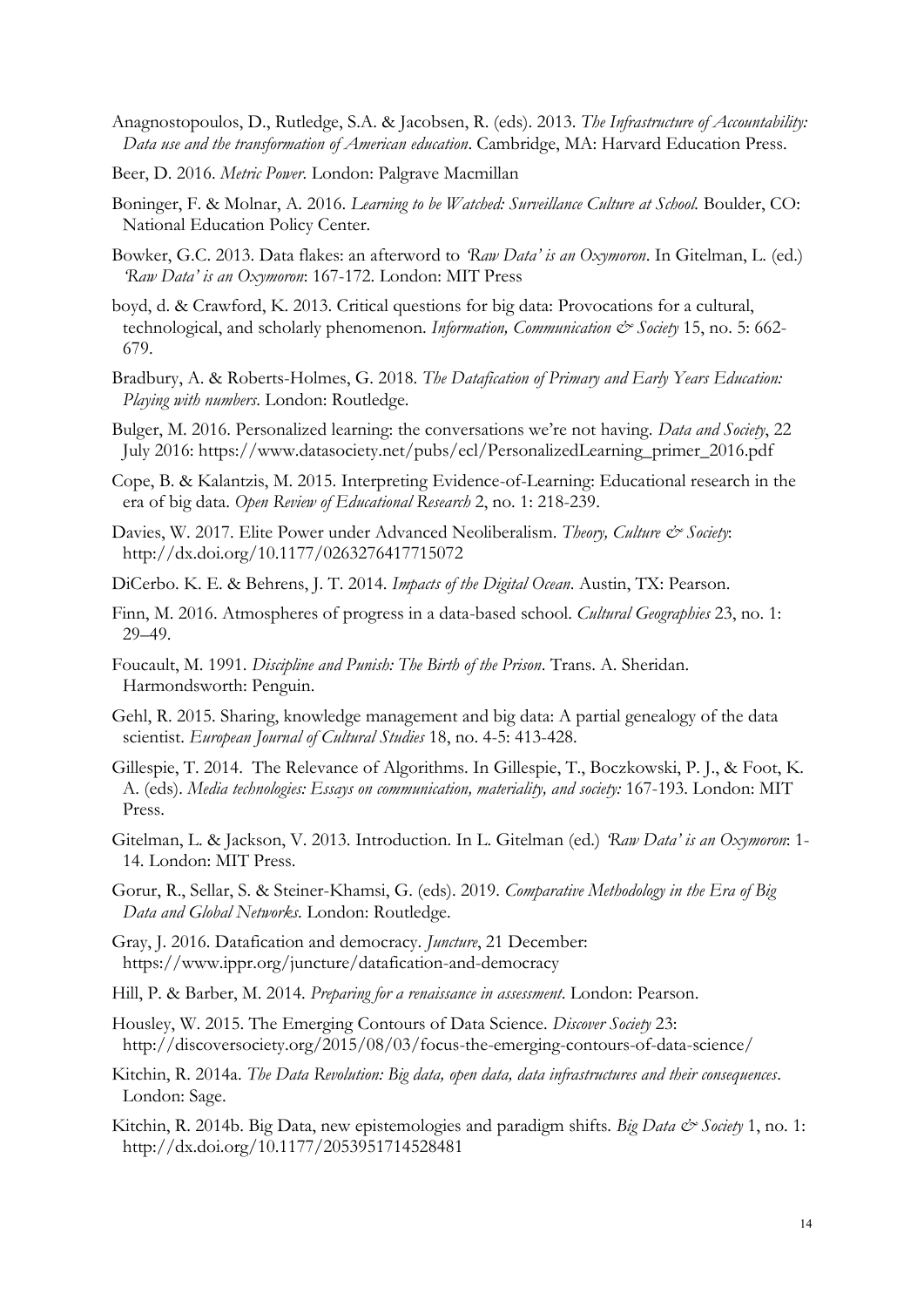- Komljenovic, J. 2018. Making higher education markets: trust-building strategies of private companies to enter the public sector. *Higher Education*: https://doi.org/10.1007/s10734-018- 0330-6
- Lang, C., Siemens, G., Wise, A. & Gasevic, D, (Eds) (2017). *Handbook of Learning Analytics*, 1st edn. Society of Learning Analytics Research.
- Lim, C. P., & Tinio, V. L. (Eds.). (2018). Learning analytics for the global south. Quezon City, Philippines: Foundation for Information Technology Education and Development.
- Lupton, D. 2015. *Digital Sociology*. London: Routledge.
- Lyotard, J.-F. 1984. The Postmodern Condition: A report on knowledge. Trans. G. Bennington & B. Massumi. Manchester: Manchester University Press.
- Manolev, J., Sullivan, A. & Slee, R. 2018. The datafication of discipline: ClassDojo, surveillance and a performative classroom culture. *Learning, Media & Technology*: https://doi.org/10.1080/17439884.2018.1558237
- Mulgan, G. 2016. Government as collective intelligence. *Oxford Government Review* 1, August 2016: 44-46.
- Piety, P.J., Hickey, D.T. & Bishop, M.J. 2014. Educational data sciences—framing emergent practices for analytics of learning, organizations and systems. *LAK '14,* March 24 - 28 2014, Indianapolis.
- Slade, S. & Prinsloo, P. 2013. Learning Analytics: Ethical Issues and Dilemmas. *American Behavioural Scientist* 57, no. 10: 1510-1529
- Roberts-Mahoney, H. Means A.J. & Garrison, M.J. 2016. Netflixing human capital development: personalized learning technology and the corporatization of K-12 education. *Journal of Education Policy*: http://dx.doi.org/10.1080/02680939.2015.1132774
- Ruppert, E. 2012. The Governmental Topologies of Database Devices. *Theory, Culture & Society* 29, no. 4-5: 116-136.
- Ruppert, E., Isin, E. & Bigo, D. 2017. Data politics. *Big Data & Society*, July-December: 1-7.
- Sellar, S., Thompson, G. & Rutkowski, D. 2017. *The Global Education Race: Taking the measure of PISA and international testing*. Brush Education.
- Selwyn, N. 2015. Data entry: towards the critical study of digital data and education. *Learning, Media & Technology* 40, no. 1: 64-82.
- Shah, H. 2018. The DfE's repeated misuse of statistics is embarrassing. Schools Week, 8 October: https://schoolsweek.co.uk/the-dfes-repeated-misuse-of-statistics-is-embarrassing/
- Silberzahn, R., Uhlmann, E.L., Martin, D.P. et al. 2018. Many Analysts, One Data Set: Making Transparent How Variations in Analytic Choices Affect Results. *Advances in Methods and Practices in Psychological* Science 1, no. 3: 337–356.
- van Dijck, J. 2014. Datafication, dataism and dataveillance: Big Data between scientific paradigm and ideology. *Surveillance* & Society 12, no. 2: 197-208.
- Verger, A., Novelli, M., & Altinyelken, H.K. (eds). 2018. *Global Education Policy and International Deevelopment: New agendas, issues and policies*, 2nd ed. London: Bloomsbury.
- Williamson, B. 2017. *Big Data in Education: The digital future of learning, policy and practice*. London: Sage.